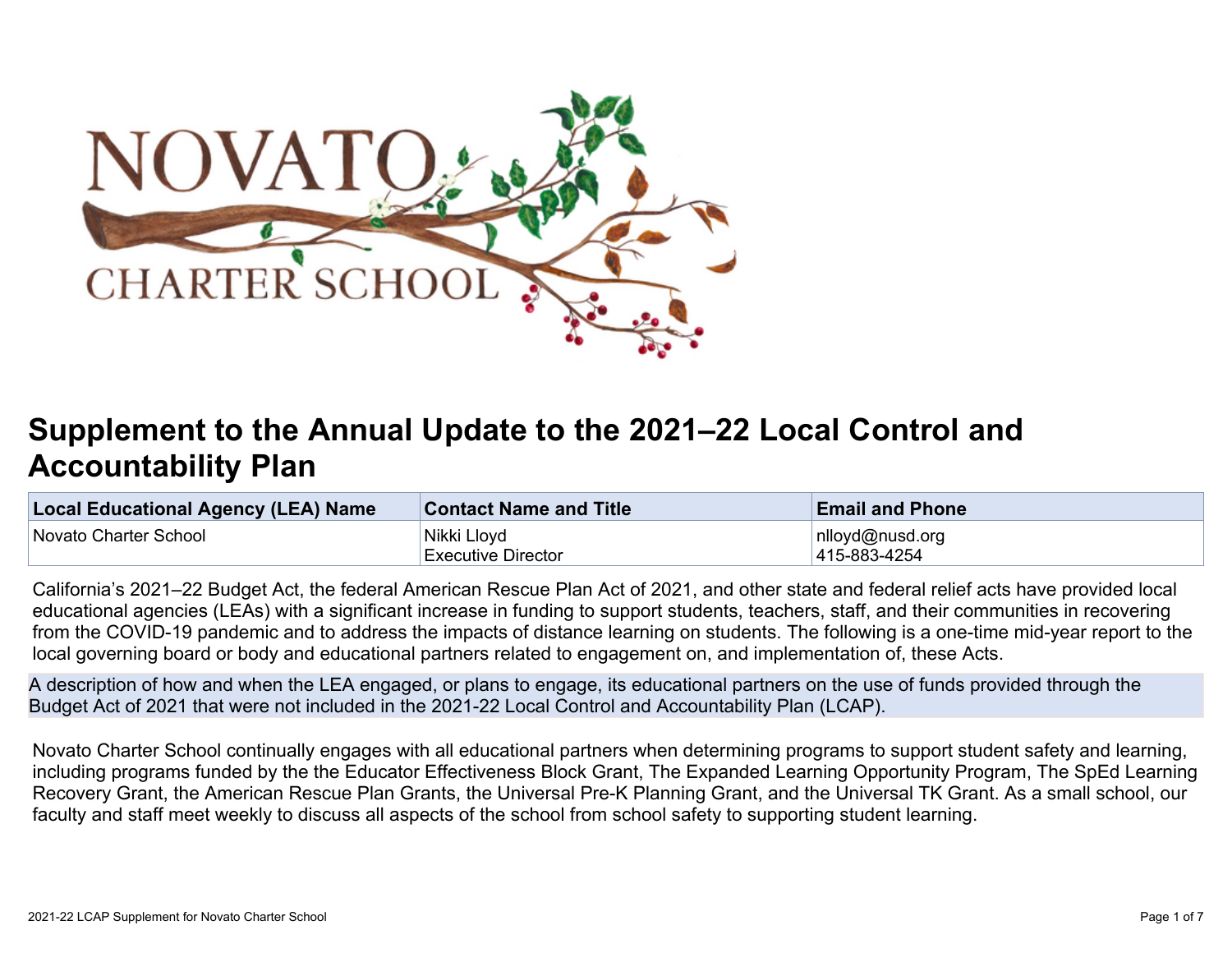Parents and guardians are engaged as educational partners via parent evenings which occur at least four times a year per grade level for all grades TK through 8th. Additionally teachers hold conferences with each child's family one to two times a year and use the time to both share information and hear feedback.

The Novato Charter School admin team and staff hold regular community meetings both in person and via zoom to provide time for families to connect, to gain information, and to share feedback. We also email a weekly school newsletter to parents and guardians informing them of school programs as they are developed and refined. This school year we have held community meetings in December 2021 and January 2022. We have additional meetings planned for February, April, and May 2022.

In January 2022, NCS will administer the annual California Healthy Kids Survey to students in grades 5 through 8, and the California School Parent Survey to all parents and guardians. Our Special Education Department has begun a parent group that will meet to inform and receive feedback from the parents and guardians of students with Individualized Educational Plans. The NCS SpEd Parent group was initiated with a survey form to query parent interest topics to explore further when meeting.

Our admin team and kindergarten faculty have met to discuss the implementation of increasing the TK age range. This team has joined a larger group of kindergarten educators hosted by the Novato Charter School authorizing district, Novato Unified School District. These ongoing meetings are focused on developing TK programs to address the needs of younger students.

This year, in anticipation of mitigating student learning loss, the faculty has worked together to develop and deliver a program that utilizes ongoing supports and assessments for all students. The first step was to identify students in need of additional support. Next, we developed a during and after school program to provide academic support to students in small group settings. The team that supports this program, including both certificated and classified staff, meet regularly to monitor student progress and to implement changes in the program as needed. We communicate the details of this academic support program directly to parents and guardians of participating students through group and individual emails and phone calls.

A description of how the LEA used, or plans to use, the additional concentration grant add-on funding it received to increase the number of staff who provide direct services to students on school campuses with an enrollment of students who are low-income, English learners, and/or foster youth that is greater than 55 percent.

#### N/A

Novato Charter School did not receive concentration grant add-on funding.

A description of how and when the LEA engaged its educational partners on the use of one-time federal funds received that are intended to support recovery from the COVID-19 pandemic and the impacts of distance learning on pupils.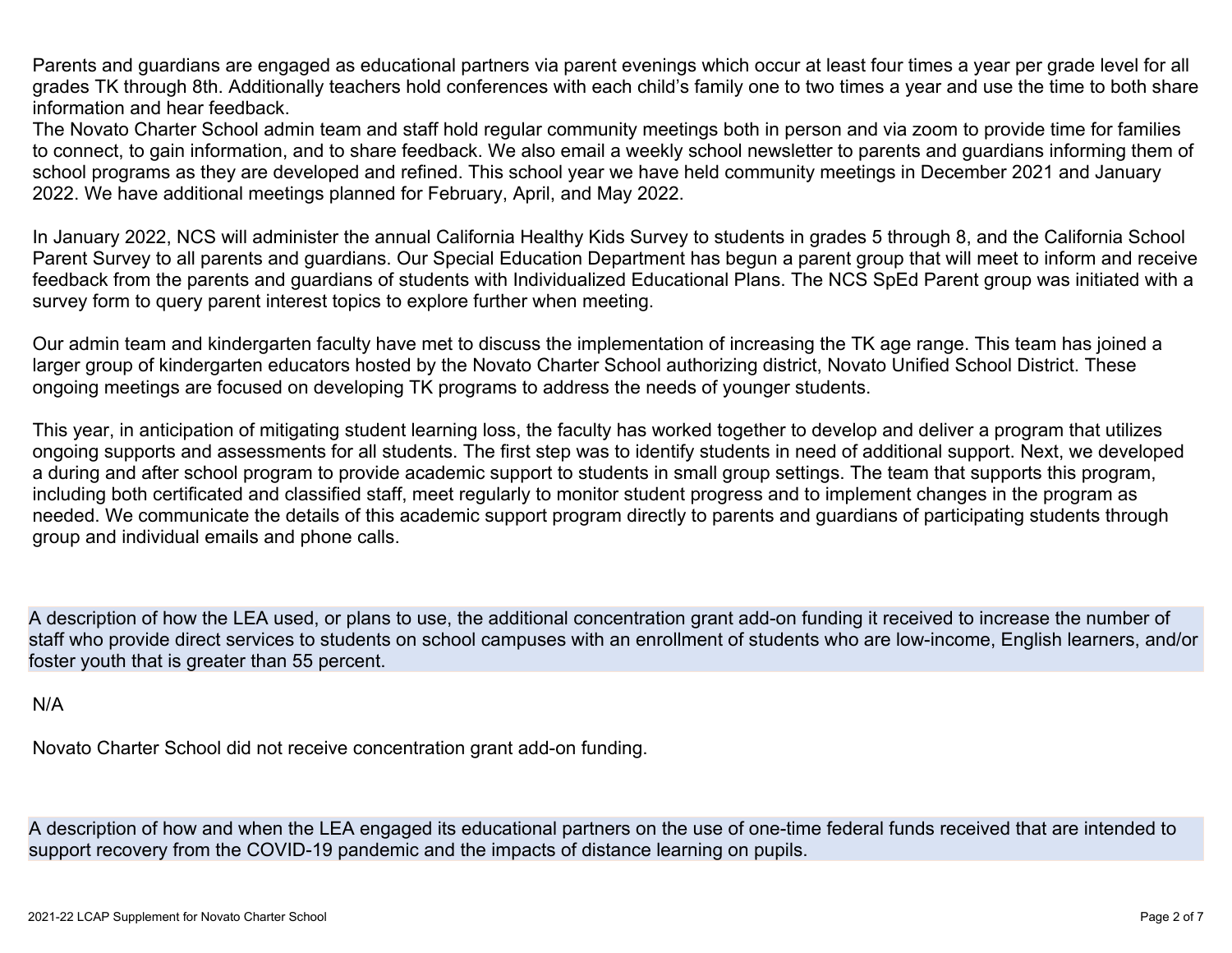Plans for the use of all one-time funds (federal and AB86) were included in our 2021-22 LCAP. No new federal funds were received as a result of the final Budget Act that were not included in the 2021-22 LCAP.

We have engaged our educational partners in the use of these funds through admin team meetings, faculty meetings, community meetings, grade-level parent meetings, annual or bi-annual parent-teacher conferences, the weekly school newsletter, weekly class newsletters for each grade level, and annual parent and student surveys.

A description of how the LEA is implementing the federal American Rescue Plan Act and federal Elementary and Secondary School Emergency Relief expenditure plan, and the successes and challenges experienced during implementation.

#### N/A

Novato Charter School did not receive any ARP or ESSER funding.

A description of how the LEA is using its fiscal resources received for the 2021–22 school year in a manner that is consistent with the applicable plans and is aligned with the LEA's 2021–22 LCAP and Annual Update.

Novato Charter School is following its normal fiscal procedures and controls in using its 2021-22 fiscal resources consistent with applicable plans and the 2021-22 LCAP, including ongoing reviews at regular public board meetings, regular fiscal updates and reports, such as the 1st and 2nd Interim Budget Reports, and other mandatory reporting to state and federal agencies.

Plans for the use of all one-time funds were included in our 2021-22 LCAP and used consistently with the five goals described in our LCAP,

1. Provide a safe, secure, and fully equipped environment for optimal student learning.

2. Increase stakeholder (student, parent, faculty) engagement and understanding of curricular expectations in order to support student success.

3. Provide Multi-Tiered System of Support including Response-to-Intervention, Social-Emotional Support, and Special Education resources.

- 4. Provide a high quality education aligned with the core principles of Public Waldorf Education.
- 5. Ensure continued student success on CAASPP exams.

Specifically, we used one-time funds to hire extra certificated and classified staff, to improve and strengthen our Multi-Tiered System of Support, Response-to-Intervention, and Special Education programs, to establish an after school program to provide academic support to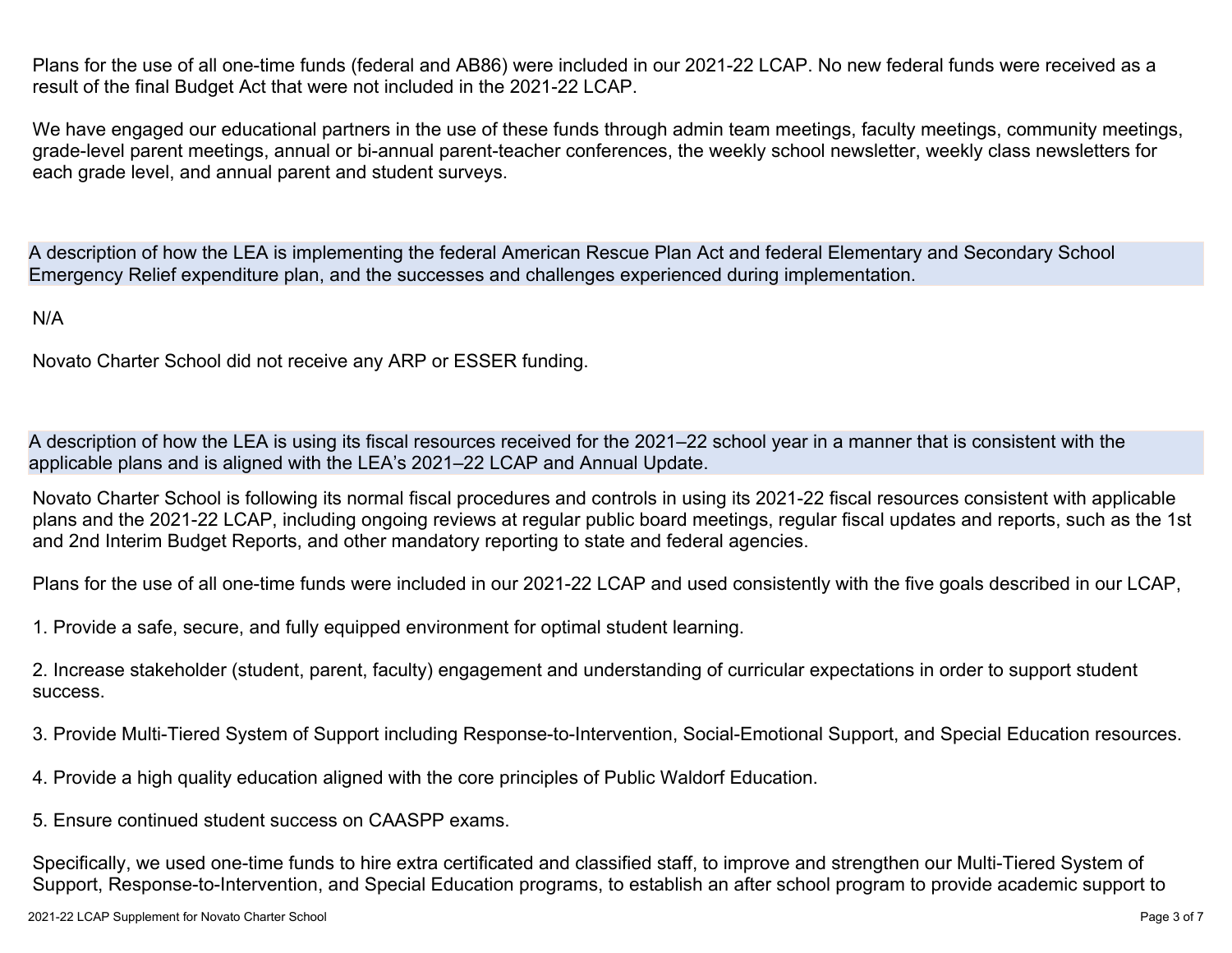students in need of extra support, and to purchase assessment tools, and academic curriculum to help us to better identify students in need of academic support.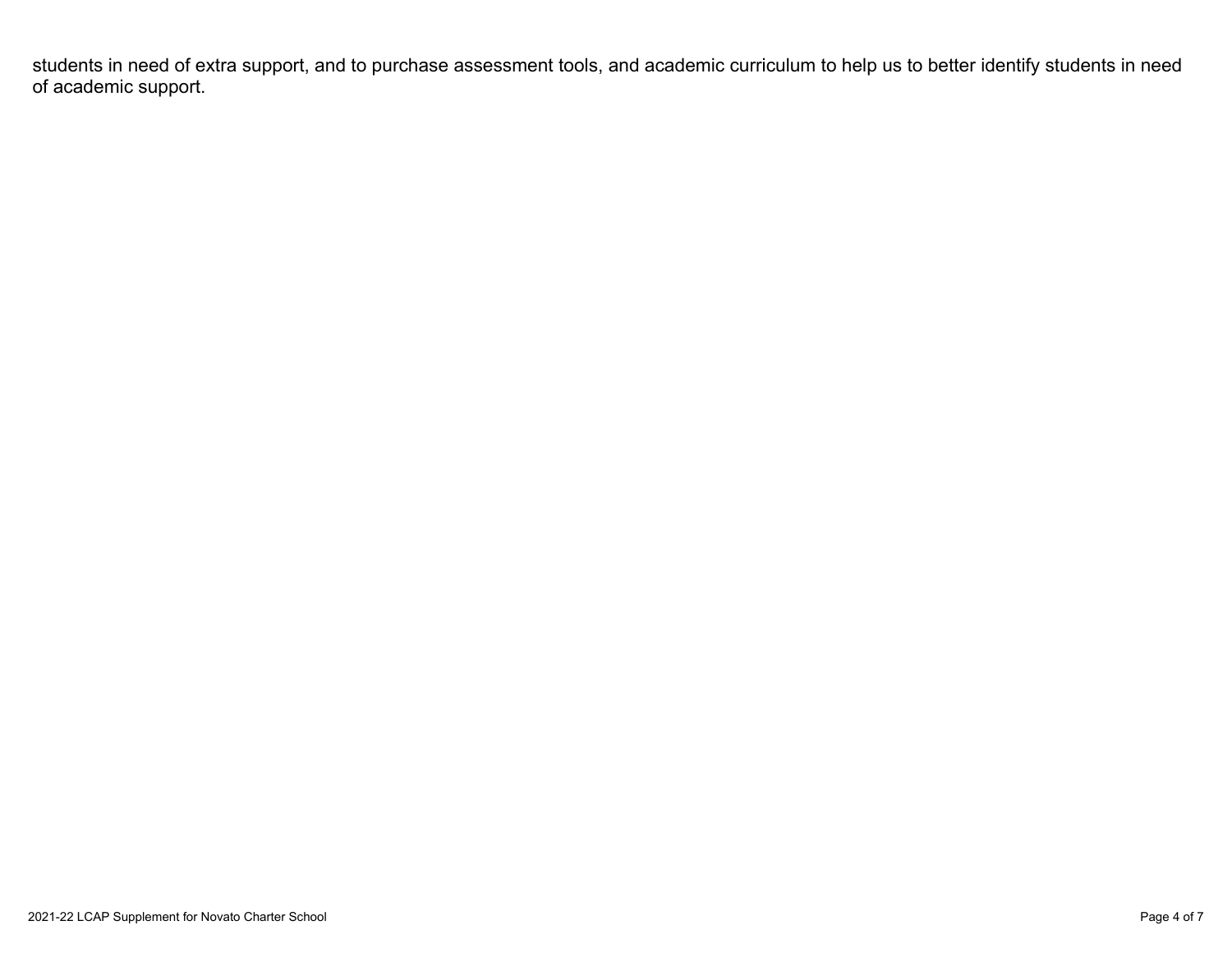# **Instructions for the Supplement to the Annual Update for the 2021–22 Local Control and Accountability Plan Year**

For additional questions or technical assistance related to the completion of the Supplement to the Annual Update to the 2021–22 Local Control and Accountability Plan (LCAP), please contact the local county office of education (COE), or the California Department of Education's *(CDE's) Local Agency Systems Support Office, by phone at 916-319-0809 or by email at [lcff@cde.ca.gov](mailto:lcff@cde.ca.gov).*

### **Introduction**

California's 2021–22 Budget Act, the federal American Rescue Plan Act of 2021, and other state and federal relief acts have provided local educational agencies (LEAs) with a significant increase in funding to support students, teachers, staff, and their communities in recovering from the COVID-19 pandemic and to address the impacts of distance learning on students. Section 124(e) of Assembly Bill 130 requires LEAs to present an update on the Annual Update to the 2021–22 LCAP and Budget Overview for Parents on or before February 28, 2022, at a regularly scheduled meeting of the governing board or body of the LEA. At this meeting, the LEA must include all of the following:

- The Supplement to the Annual Update for the 2021–22 LCAP (2021–22 Supplement);
- All available mid-year outcome data related to metrics identified in the 2021–22 LCAP; and
- Mid-year expenditure and implementation data on all actions identified in the 2021–22 LCAP.

When reporting available mid-year outcome, expenditure, and implementation data, LEAs have flexibility to provide this information as best suits the local context, provided that it is succinct and contains a level of detail that is meaningful and accessible for the LEA's educational partners.

The 2021–22 Supplement is considered part of the 2022–23 LCAP for the purposes of adoption, review, and approval, and must be included with the LCAP as follows:

- The 2022–23 Budget Overview for Parents
- The 2021–22 Supplement
- The 2022-23 LCAP
- The Action Tables for the 2022–23 LCAP
- The Instructions for the LCAP Template

As such, the 2021–22 Supplement will be submitted for review and approval as part of the LEA's 2022–23 LCAP.

## **Instructions**

Respond to the following prompts, as required. In responding to these prompts, LEAs must, to the greatest extent practicable, provide succinct responses that contain a level of detail that will be meaningful and accessible for the LEA's educational partners and the broader public and must, to the greatest extent practicable, use language that is understandable and accessible to parents.

2021-22 LCAP Supplement for Novato Charter School Page 5 of 7 In responding to these prompts, the LEA has flexibility to reference information provided in other planning documents. An LEA that chooses to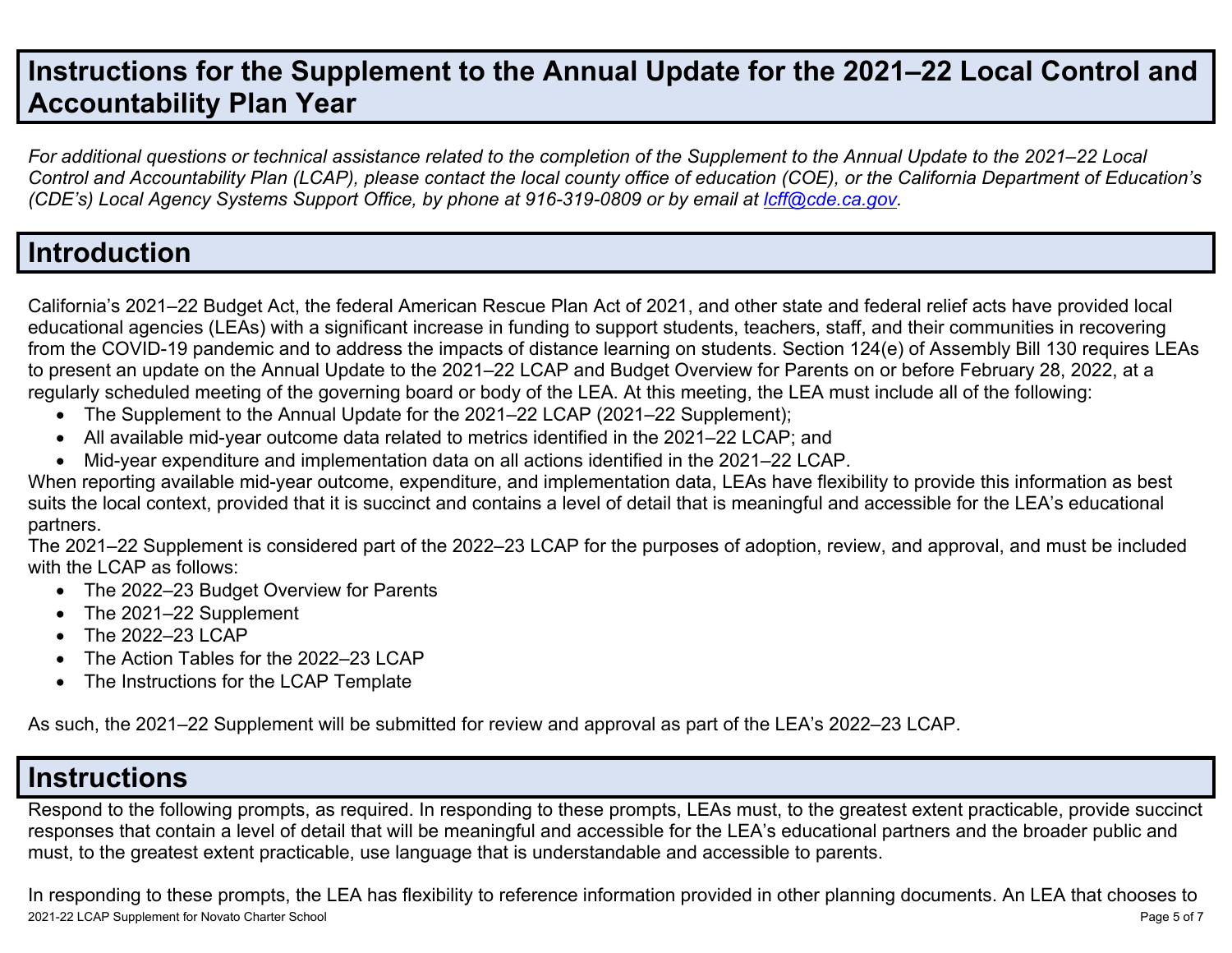reference information provided in other planning documents must identify the plan(s) being referenced, where the plan(s) are located (such as a link to a web page), and where in the plan the information being referenced may be found.

**Prompt 1:** "A description of how and when the LEA engaged, or plans to engage, its educational partners on the use of funds provided through the Budget Act of 2021 that were not included in the 2020–21 Local Control and Accountability Plan (LCAP)."

In general, LEAs have flexibility in deciding what funds are included in the LCAP and to what extent those funds are included. If the LEA received funding through the Budget Act of 2021 that it would have typically included within its LCAP, identify the funds provided in the Budget Act of 2021 that were not included in the LCAP and provide a description of how the LEA has engaged its educational partners on the use of funds. If an LEA included the applicable funds in its adopted 2021–22 LCAP, provide this explanation.

**Prompt 2:** "A description of how LEA used, or plans to use, the concentration grant add-on funding it received to increase the number of staff who provide direct services to students on school campuses with an enrollment of students who are low-income, English learners, and/or *foster youth that is greater than 55 percent.*"

If LEA does not receive a concentration grant or the concentration grant add-on, provide this explanation.

Describe how the LEA is using, or plans to use, the concentration grant add-on funds received consistent with California *Education Code* Section 42238.02, as amended, to increase the number of certificated staff, classified staff, or both, including custodial staff, who provide direct services to students on school campuses with greater than 55 percent unduplicated pupil enrollment, as compared to schools with an enrollment of unduplicated students that is equal to or less than 55 percent.

In the event that the additional concentration grant add-on is not sufficient to increase the number of staff providing direct services to students at a school with an enrollment of unduplicated students that is greater than 55 percent, describe how the LEA is using the funds to retain staff providing direct services to students at a school with an enrollment of unduplicated students that is greater than 55 percent.

**Prompt 3:** "A description of how and when the LEA engaged its educational partners on the use of one-time federal funds received that are *intended to support recovery from the COVID-19 pandemic and the impacts of distance learning on pupils.*"

If the LEA did not receive one-time federal funding to support recovery from the COVID-19 pandemic and the impacts of distance learning on students, provide this explanation.

Describe how and when the LEA engaged its educational partners on the use of one-time federal funds it received that are intended to support recovery from the COVID-19 pandemic and the impacts of distance learning on students. See the COVID-19 Relief Funding Summary Sheet web page [\(https://www.cde.ca.gov/fg/cr/relieffunds.asp\)](https://www.cde.ca.gov/fg/cr/relieffunds.asp) for a listing of COVID-19 relief funding and the Federal Stimulus Funding web page (<https://www.cde.ca.gov/fg/cr/>) for additional information on these funds. The LEA is not required to describe engagement that has taken place related to state funds.

2021-22 LCAP Supplement for Novato Charter School **Page 6 of 7** Novato Charter School Page 6 of 7 **Prompt 4:** "A description of how the LEA is implementing the federal American Rescue Plan Act and federal Elementary and Secondary School Emergency Relief expenditure plan, and the successes and challenges experienced during implementation."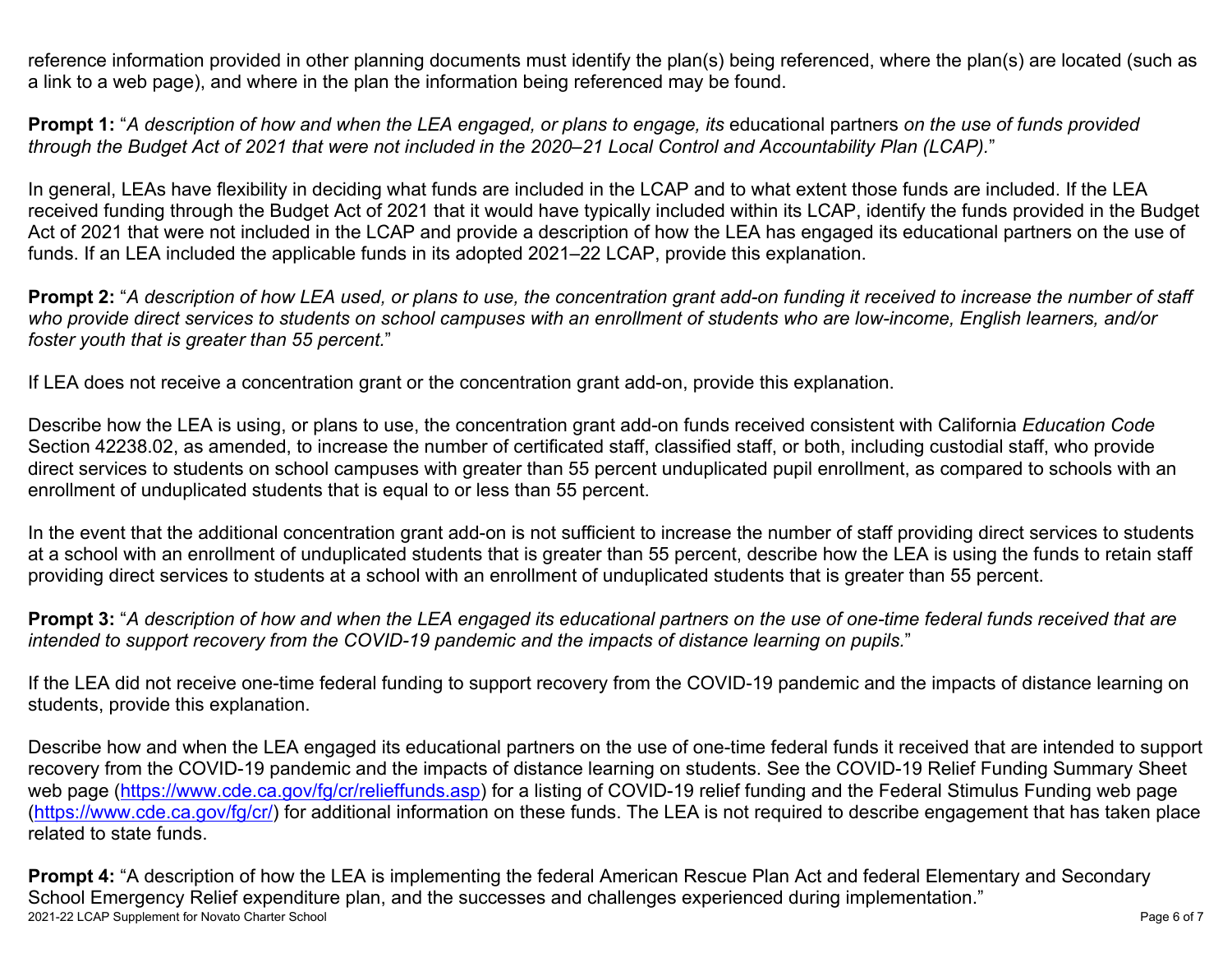If an LEA does not receive ESSER III funding, provide this explanation.

Describe the LEA's implementation of its efforts to maintain the health and safety of students, educators, and other staff and ensure the continuity of services, as required by the federal American Rescue Plan Act of 2021, and its implementation of the federal Elementary and Secondary School Emergency Relief (ESSER) expenditure plan to date, including successes and challenges.

**Prompt 5:** "A description of how the LEA is using its fiscal resources received for the 2021–22 school year in a manner that is consistent with the applicable plans and is aligned with the LEA's 2021–22 LCAP and Annual Update."

Summarize how the LEA is using its fiscal resources received for the 2021–22 school year to implement the requirements of applicable plans in a manner that is aligned with the LEA's 2021–22 LCAP. For purposes of responding to this prompt, "applicable plans" include the Safe Return to In-Person Instruction and Continuity of Services Plan and the ESSER III Expenditure Plan.

California Department of Education November 2021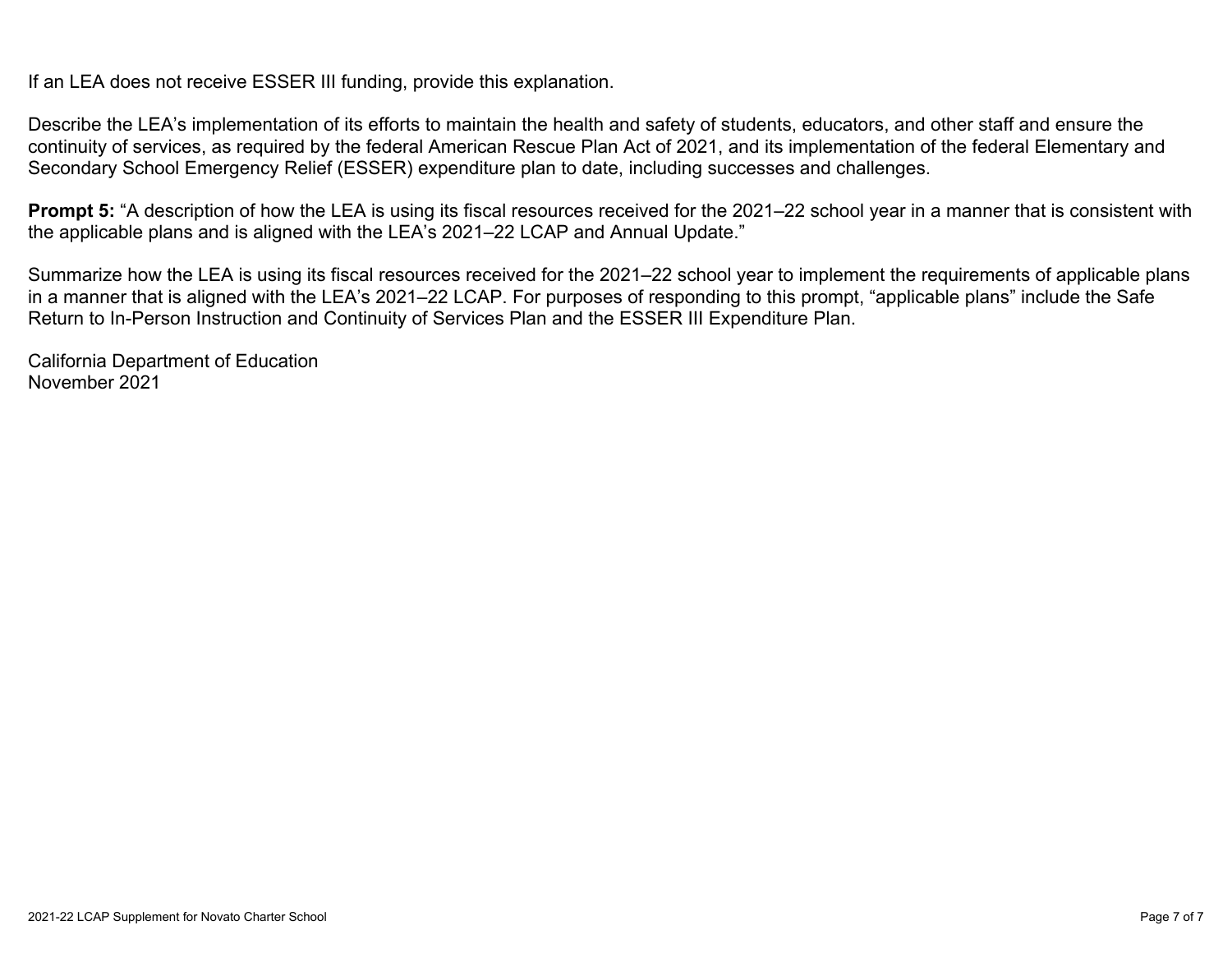#### **Novato Charter School**

#### **21-22 Mid Year LCAP Supplement: Budget Overview for Parents**

|                                        | <b>Object</b> | 2021-22                  | 2021-22                  | 2021-22                  | $Var($)$                     |                   |
|----------------------------------------|---------------|--------------------------|--------------------------|--------------------------|------------------------------|-------------------|
| <b>Description</b>                     | Code          | 7/1 Budget               | <b>Budget Act</b>        | 1st Int Est              | 1st vs 7/1                   |                   |
| <b>A. REVENUES</b>                     | ADA           | 263.26                   | 263.26                   | 257.85                   | (5.41)                       |                   |
| 1. LCFF Sources                        |               |                          |                          |                          |                              |                   |
| State Aid - Current Year               | 8011          | 955,684                  | 955,684                  | 944,966                  | (10, 718)                    |                   |
| EPA State Aid - Cur Yr                 | 8012          | 372,200                  | 372,200                  | 359,515                  | (12, 685)                    |                   |
| State Aid - Prior Years                | 8019          |                          |                          |                          |                              |                   |
| In-Lieu of Property Taxes              | 8096          | 990,876                  | 990,876                  | 975,550                  | (15, 326)                    |                   |
| <b>Other LCFF Transfers</b>            | 8091,97       |                          |                          |                          |                              |                   |
| <b>Total LCFF Sources</b>              |               | 2,318,760                | 2,318,760                | 2,280,031                | (38, 729)                    |                   |
| 2. Federal Revenues                    |               |                          |                          |                          |                              |                   |
| Special Education - Federal            | 8181-82       | 33,750                   | 33,750                   | 33,750                   | ۰                            |                   |
| <b>Child Nutrition - Federal</b>       | 8220          | $\overline{\phantom{a}}$ |                          |                          | Ξ.                           |                   |
| <b>COVID CRF (3220)</b>                | 8290          | $\blacksquare$           |                          |                          | ٠                            |                   |
| COVID GEER (3215)                      | 8290          | $\blacksquare$           |                          |                          |                              |                   |
| AB86 - ESSER II (3216)                 | 8290          |                          |                          | 22,565                   | 22,565                       |                   |
| AB86 - GEER II (3217)                  | 8290          |                          |                          | 5,179                    | 5,179                        |                   |
| AB86 - ESSER III (3218)                | 8290          |                          |                          | 14,709                   | 14,709                       |                   |
| AB86 - ESSER III LL (3219)             | 8290          |                          |                          | 25,357                   | 25,357                       |                   |
| <b>Total Federal Revenues</b>          |               | 33,750                   | 33,750                   | 101,560                  | 67,810                       |                   |
|                                        |               |                          |                          |                          |                              |                   |
| 3. Other State Revenues                |               |                          |                          |                          |                              |                   |
| <b>State Special Education</b>         | 8792          | 171,201                  | 171,201                  | 170,028                  | (1, 173)                     |                   |
| ERMHS (SpEd)                           | 8590          | 2,400                    | 2,400                    |                          | (2,400)                      |                   |
| SpEd Lrng Recovery (6537)              | 8590          |                          | 14,752                   | 14,752                   | 14,752                       | <b>Budget Act</b> |
| SpEd Alt Dispute Res (6536)            | 8590          |                          |                          |                          |                              | <b>Budget Act</b> |
| Mandated Cost-One Time                 | 8590          |                          |                          |                          |                              |                   |
| <b>State Lottery Unres</b>             | 8560          | 39,489                   | 39,489                   | 42,030                   | 2,541                        |                   |
| State Lottery Prop20/Restr             | 8560          | 12,900                   | 12,900                   | 16,760                   | 3,860                        |                   |
| State Lottery Unres - PY               | 8560          |                          |                          |                          |                              |                   |
| State Lottery Prop20/Restr - PY        | 8560          | $\overline{a}$           |                          |                          |                              |                   |
| <b>Mandated Block Grant</b>            | 8590          | 4,531                    | 4,531                    | 4,531                    |                              |                   |
| Prop 39 Closeout                       | 8590          | $\overline{\phantom{a}}$ |                          | $\blacksquare$           | Ξ.                           |                   |
| COVID Prop 98 (7420)                   | 8590          | $\blacksquare$           | $\overline{\phantom{a}}$ | $\overline{\phantom{0}}$ | $\overline{\phantom{0}}$     |                   |
| In-Person Instruction (7422)           | 8590          | $\overline{\phantom{a}}$ | $\blacksquare$           | 11,179                   | 11,179                       |                   |
| Expanded Learning Opp (7425)           | 8590          |                          |                          | (38)                     | (38)                         |                   |
| Expanded Learning Opp (7426)           | 8590          | $\overline{\phantom{a}}$ | $\blacksquare$           | $\overline{\phantom{a}}$ | $\qquad \qquad \blacksquare$ |                   |
| Educator Eff: FY21-26 (6266)           | 8590          |                          | 43,484                   | 43,484                   | 43,484                       | <b>Budget Act</b> |
| Exp Lrng Opp Program (2600)            | 8590          |                          | (see note)               |                          | ÷,                           | <b>Budget Act</b> |
| <b>Univ PreK Planning Grant (6053)</b> | 8590          |                          | (see note)               |                          |                              | <b>Budget Act</b> |
| CAASPP Testing / ELPAC                 | 8590          | 780                      | 780                      | 820                      | 40                           |                   |
| <b>Total Other State Revenues</b>      |               | 231,301                  | 289,537                  | 303,546                  | 72,245                       |                   |
|                                        |               |                          |                          |                          |                              |                   |
| 4. Other Local Revenues                |               |                          |                          |                          |                              |                   |
| <b>Foundation Grants</b>               | 8699          | 200,000                  | 200,000                  |                          | (200,000)                    |                   |
| Interest Income                        | 8660          | 6,000                    | 6,000                    | 6,000                    |                              |                   |
| Misc Revenue                           | 8699          | 8,000                    | 8,000                    | 8,000                    |                              |                   |
| PPP Proceeds (SPEC)                    | 8699          |                          |                          | 354,502                  | 354,502                      |                   |
| <b>Total Local Revenues</b>            |               | 214,000                  | 214,000                  | 368,502                  | 154,502                      |                   |
|                                        |               |                          |                          |                          |                              |                   |
| <b>5. TOTAL REVENUES</b>               |               | 2,797,811                | 2,856,047                | 3,053,639                | 255,828                      |                   |
|                                        |               |                          |                          |                          |                              |                   |

Notes:

1 the school allocated \$50K. We are not including this in the 1st Int Budget pending clear decision to participate Note: Expanded Learning Opportunity Program (2600) - The 21-22 State Budget Act included this provision, with and development of a plan.

2 Note: Univ PreK Planning Grant (6053) - The 21-22 State Budget Act included this provision, with the school entitled to receive \$50K. The allocations, application instructions, and other details have not yet been released

by the CDE.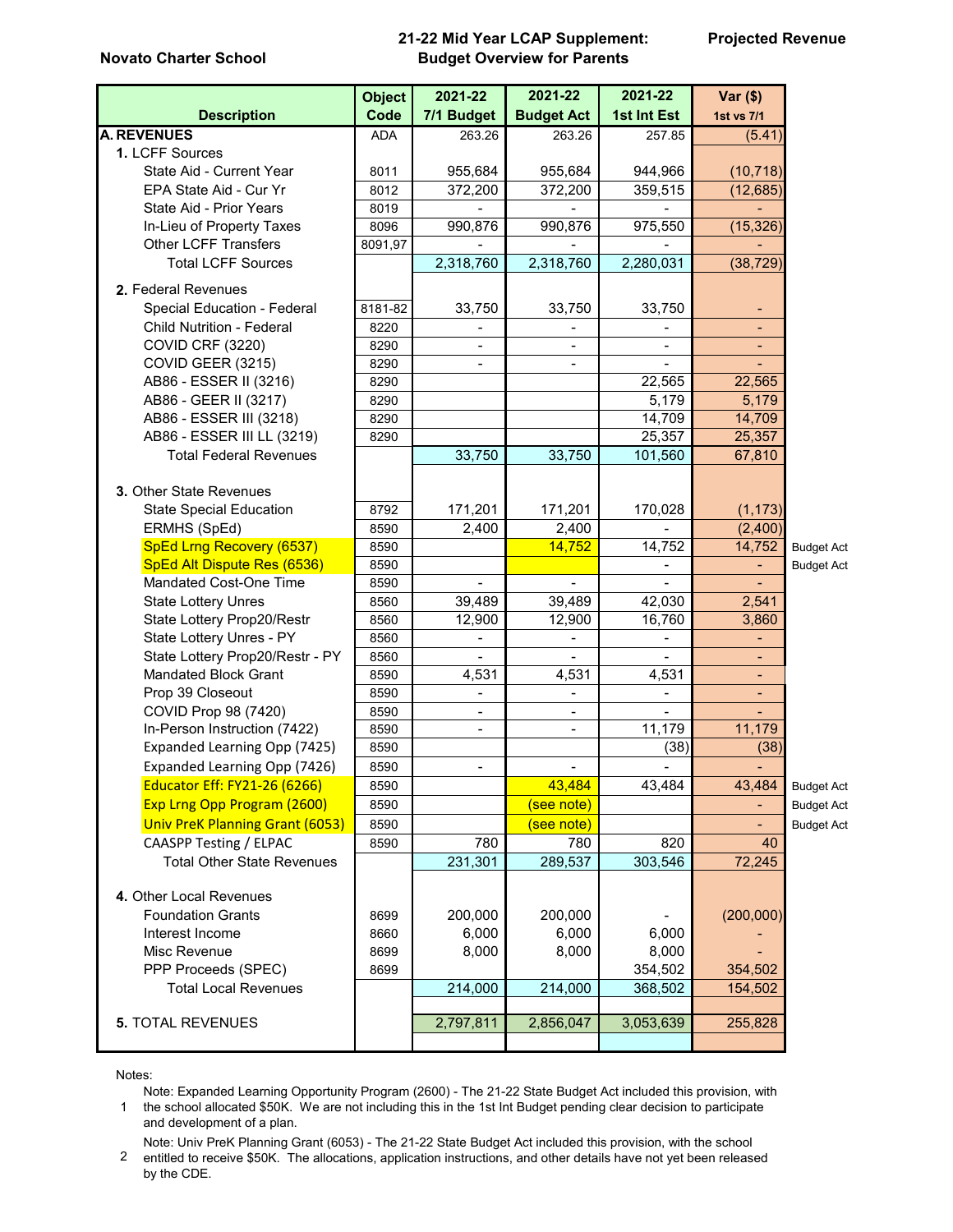### **Novato Charter School 21-22 Mid Year LCAP Supplement Expenditure Table Update**

| <b>LCFF Funds</b>        |             | \$2,318,760 Total Personnel   | \$2,393,305 |
|--------------------------|-------------|-------------------------------|-------------|
| <b>Other State Funds</b> |             | \$354,272 Total Non-personnel | \$515,676   |
| Local Funds              | \$202,199   |                               |             |
| <b>Federal Funds</b>     | \$33,750    |                               |             |
| <b>Total Funds</b>       | \$2,908,981 |                               | \$2,908,981 |

| Goal           | <b>Action#</b>           | <b>Title</b>                                                                                   | <b>21-22 LCAP</b> | <b>Mid Year Status</b>            |
|----------------|--------------------------|------------------------------------------------------------------------------------------------|-------------------|-----------------------------------|
| 1              | $\mathbf{1}$             | <b>Community Building Events</b>                                                               |                   | In Progress/No Significant Change |
| 1              | $\overline{2}$           | <b>Technology Maintenance</b>                                                                  | \$15,384.00       | In Progress/No Significant Change |
| 1              | $\mathbf{3}$             | <b>Technology Training</b>                                                                     |                   | In Progress/No Significant Change |
| 1              | 4                        | <b>Digital Literacy Education</b>                                                              |                   | In Progress/No Significant Change |
| 1              | $\sqrt{5}$               | <b>Anti-Bias Education</b>                                                                     |                   | In Progress/No Significant Change |
| 1              | 6                        | Training - General Ed                                                                          | \$15,000.00       | In Progress/No Significant Change |
| 1              | $\overline{7}$           | Training - RTI                                                                                 | \$1,000.00        | In Progress/No Significant Change |
| 1              | $\bf 8$                  |                                                                                                |                   | In Progress/No Significant Change |
| $\mathbf{2}$   | $\overline{1}$           | Skill and Habit Reporting                                                                      |                   | In Progress/No Significant Change |
| $\mathbf{2}$   | $\overline{2}$           | <b>ELA and Mathematics Skills</b><br>through the Grades Chart                                  |                   | In Progress/No Significant Change |
| $\mathbf{2}$   | $\mathbf{3}$             | <b>Homework Expectations</b>                                                                   |                   | In Progress/No Significant Change |
| $\mathbf 2$    | 4                        | Parent Volunteering                                                                            |                   | In Progress/No Significant Change |
| $\mathbf{2}$   | $\overline{5}$           | <b>Parent Education</b>                                                                        |                   | In Progress/No Significant Change |
| $\overline{2}$ | $\,6\,$                  | Subject Through the Grades Chart                                                               |                   | In Progress/No Significant Change |
| $\mathbf{2}$   | $\overline{7}$           | Parent-Teacher Meetings                                                                        |                   | In Progress/No Significant Change |
| $\overline{2}$ | $\bf 8$                  | Core Curriculum/Enhanced<br>Academics Implementation - Total<br><b>Staff Costs</b>             | \$1,269,143.00    | In Progress/No Significant Change |
| 3              | $\mathbf{1}$             | <b>School Counselor</b>                                                                        | \$16,000.00       | In Progress/No Significant Change |
| 3              | $\overline{2}$           | <b>Community Partners for SEL</b><br>Learning                                                  | \$62,486.00       | In Progress/No Significant Change |
| $\mathbf{3}$   | $\mathfrak{B}$           | Response-to-Intervention Practices                                                             | \$414,016.00      | In Progress/No Significant Change |
| 3              | 4                        | Universal Design for Learning<br>(UDL) Practices                                               |                   | In Progress/No Significant Change |
| 3              | $\overline{5}$           | Implement Multi-Tiered System of<br>Support                                                    |                   | In Progress/No Significant Change |
| 3              | 6                        | PBIS and SEL Supports                                                                          |                   | In Progress/No Significant Change |
| 3              | $\overline{7}$           | After School Instruction Support                                                               |                   | In Progress/No Significant Change |
| 3              | 8                        | Delivery of Special Education/IEP<br><b>Services</b>                                           | \$239,258.00      | In Progress/No Significant Change |
| 4              | 1                        | <b>Teacher Qualifications</b>                                                                  |                   | In Progress/No Significant Change |
| 4              | $\overline{2}$           | Alliance for Public Waldorf<br>Education                                                       | \$2,700.00        | In Progress/No Significant Change |
| 4              | $\mathfrak{B}$           | <b>Professional Development</b>                                                                |                   | In Progress/No Significant Change |
| 4              | $\overline{\mathcal{A}}$ | <b>Arts Curriculum</b>                                                                         |                   | In Progress/No Significant Change |
| 4              | $\sqrt{5}$               | <b>State Standards Alignment</b>                                                               |                   | In Progress/No Significant Change |
| 4              | $\,6\,$                  | Enhanced/Expanded Curricular<br>Programs - Music, Practical Arts,<br><b>Physical Education</b> | \$130,770.00      | In Progress/No Significant Change |